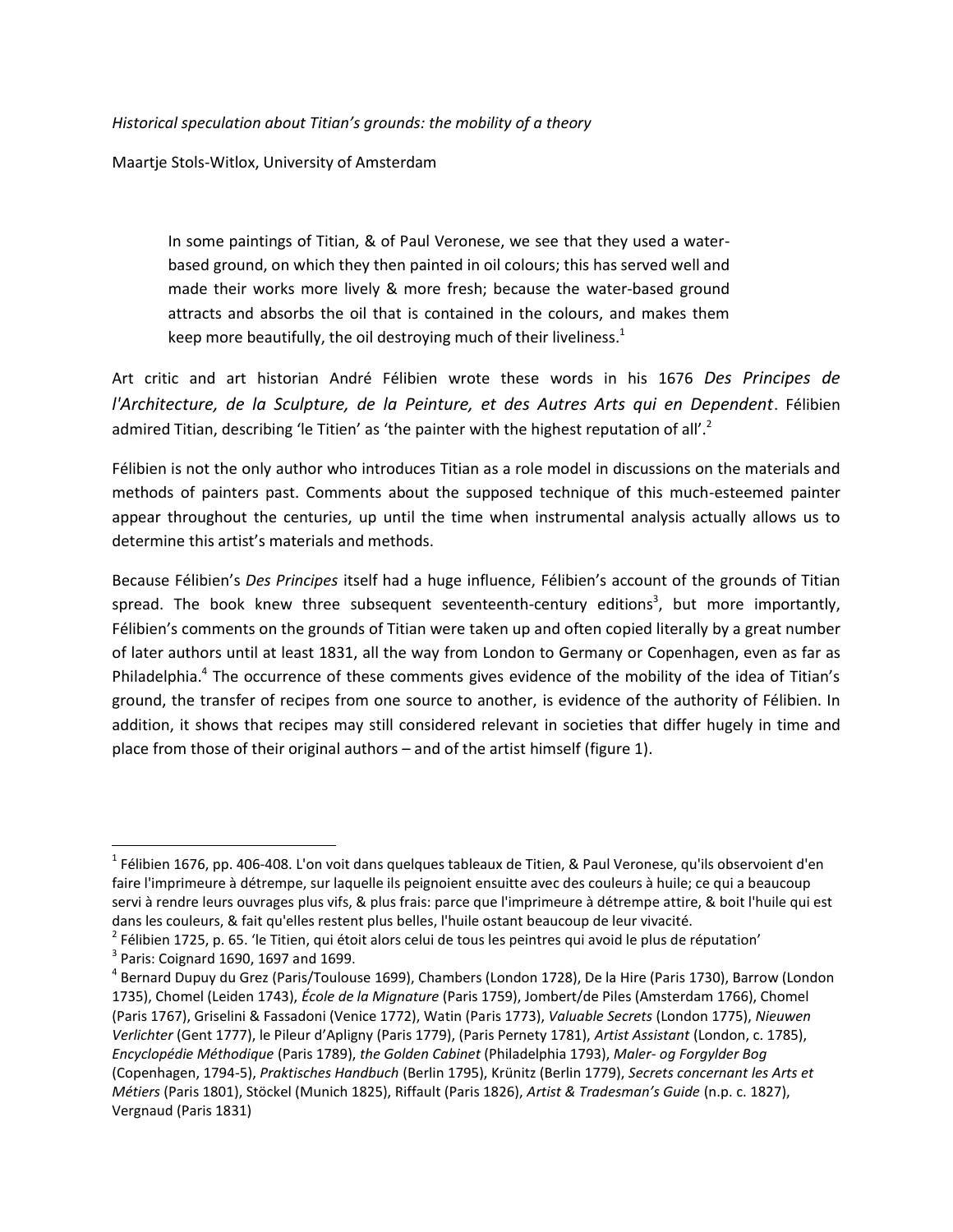

Figure 1. *Charles V in the studio of Titian/Imperial Hommage to Art*. Printed by Samuel Bellin after Samuel Fisk, published in Birmingham, 1843. British Museum, London. Image © Trustees of the British Museum

This print shows Samuel Fisk's nineteenth-century vision of an unfinished painting by Titian, with a light-coloured ground.

Félibien's account also echoed in texts that do not literally repeat, but present some of its aspects as a firm fact. For example, American artist Thomas Sully wrote in his *Hints for Pictures* manuscript (1809-71, p. 104): 'In the beginning of the art, the cloths were prepared in the same manner as the panels with a distemper ground and generally the pictures of Paul Veronese were painted on such cloths.' And also English colourmaker George Field (1835), wrote that Titian and his contemporaries used of plaster or 'stucco' ground followed by a size layer and first lay-in of the composition in aqueous paints.<sup>5</sup>

While instrumental analysis demonstrates that Titian did indeed paint some of his paintings on grounds consisting of gesso mixed with animal glue, at least in some cases this gesso was covered by a second ground layer, in his earlier paintings often off-white in tone (see Dunkerton and Spring 2013: 13-14). This choice of ground fits better with another historical text describing Titian's ground. Nicholas Paillot de Montabert (1829, vol. 9: 180–181) claimed that Titian never painted on an 'absolutely uncoloured and cold' white. He himself advised artists to paint on grounds with the colour of 'dirty ivory', as

 $\overline{\phantom{a}}$ <sup>5</sup> Field 1835, p. 213.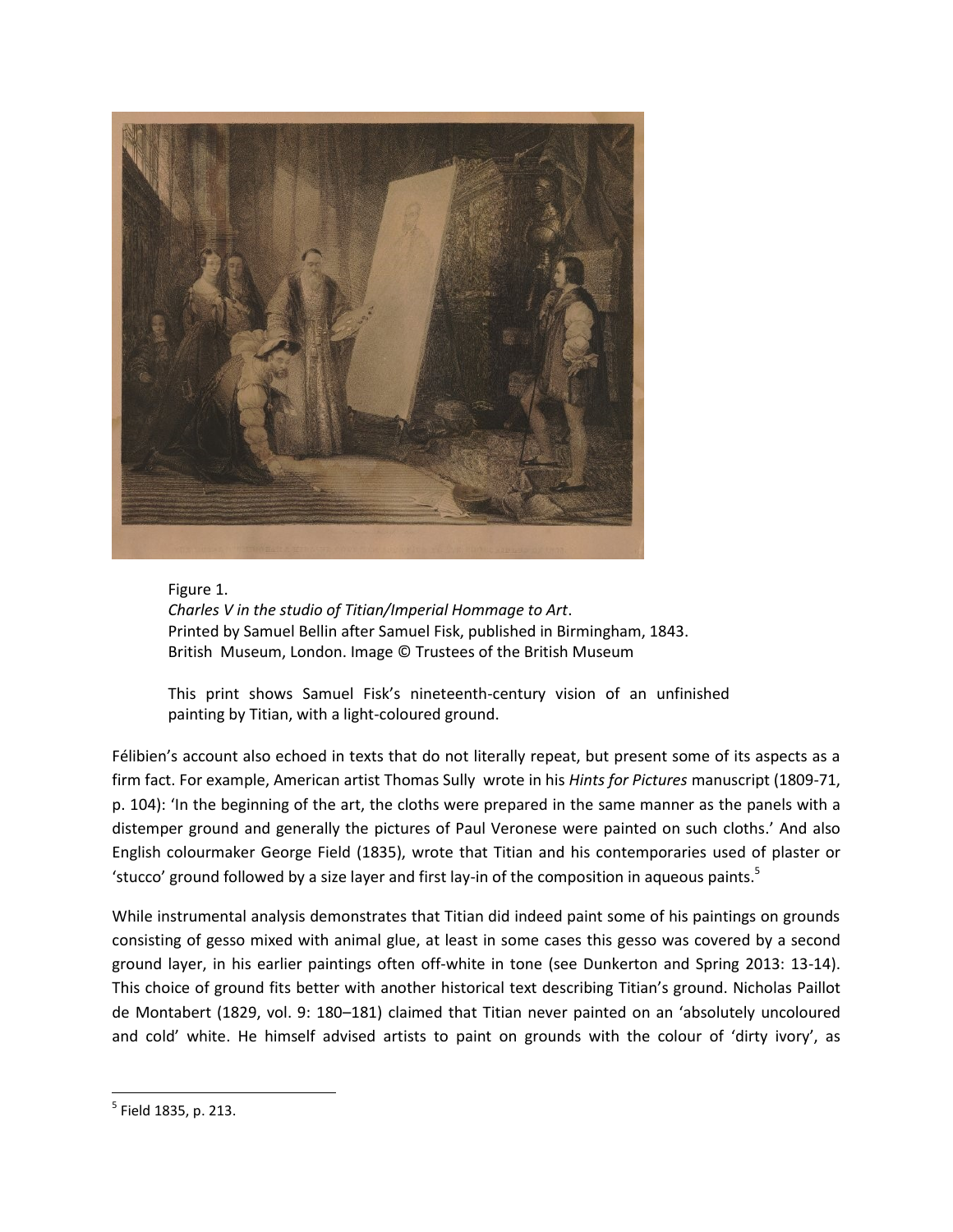absolute white would dull the vividness of some colours applied on top and overpower the liveliness of other colours, leading to 'mistakes' in painting.

In the nineteenth century, alternative opinions were expressed concerning the colour of Titian's grounds. What we currently know thanks to instrumental analysis about Titian's grounds, which is his exploration of more strongly coloured grounds from the late 1520s onwards<sup>6</sup>, fits with an account recorded by Mary P. Merrifield in the introduction to her *Original Treatises, dating from the XIIth to the XVIIth Centuries* (1849, page cxxix) of her discussion with artist 'C', who told her that Titian sometimes used grounds consisting of red earth instead of gesso. Gullick & Timbs (1859) ascribed the use of darkly coloured grounds to Titian. They believed that the effect of *luce di dentro* ('light from within') that they admired in Titian's paintings, was not the result of a white ground, but of applying glazes of semitransparent paints over white opaque underpainting applied on top of dark or red grounds.

Whether the changing and varied theories or speculations about Titian's grounds and their role in his paintings were the result of observation of the master's works or whether they were inspired by an author's personal convictions regarding painting technique remains largely uncertain. Yet, one may wonder how American Thomas Sully would have been able to conclude upon the basis of visual examination of a panel painting by Titian that the artist had mixed his gesso with starch, a substance Sully he himself had adopted as binder for his grounds, as he considered starch 'one of the most indestructible things in nature' (Sully 1809–1871: 098, 104). What is evident is that different authors and eras each had their own vision of Titian's grounds (figure 2). And by referring to Titian to legitimize a certain recipe, authors may have aimed to increase the impact of their writings and thus the mobility of their ideas.



Figure 2

 $\overline{\phantom{a}}$ 

<sup>6</sup> Dunkerton & Spring 2013, p. 16-17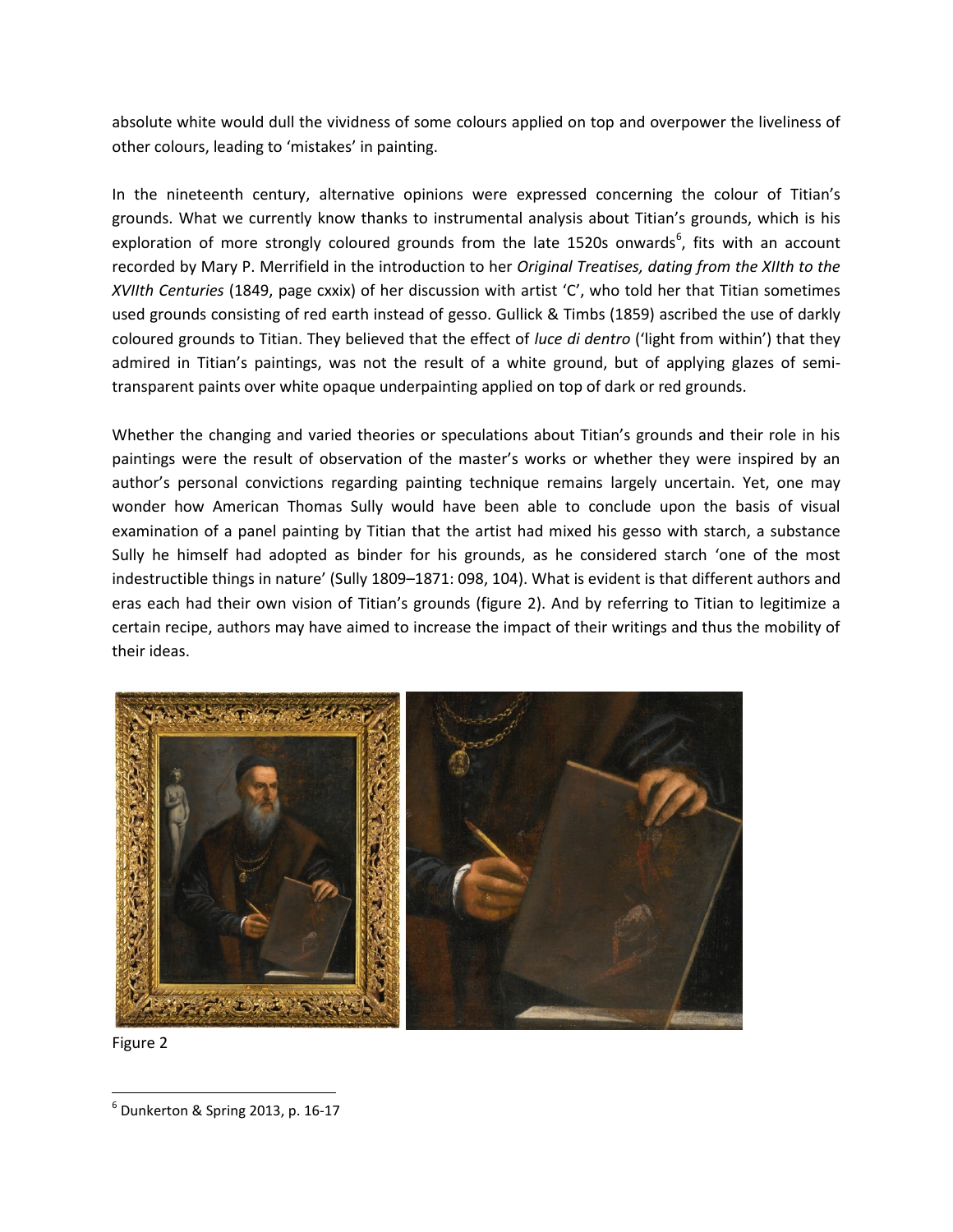Pietro della Vecchia (Venice/Vicenza 1602/3- Venice 1678). *Imaginary Self Portrait of Titian*. Oil on Canvas. Auctioned by Sotheby's London on 27 April 2016.

In contrast to figure 1, Pietro della Vecchia imagines Titian holding a canvas with a distinctly coloured ground.

## **Acknowledgements**

Leslie Carlyle (Universidade Nova de Lisboa), for generously sharing transcripts of historical written sources from her database.

## **Sources**

*Artist Assistant* (c. 1785). *The Artist Assistant in the Study and Practice of Mechanical Sciences.* London: G. Robinson, Birmingham: M. Swinney

*Artist & Tradesman's Guide* (c. 1827). *The Artist & Tradesman's Guide.* No place, no date.

Dunkerton, Jill, Marika Spring (2013). 'Titian's Painting Technique to c. 1540', *National Gallery Technical Bulletin* vol. 12, pp. 4-31

Bernard Dupuy du Grez (1699). *Traité sur la Peinture pour en Apprendre la Teorie, & se Perfectionner dans la Pratique*. Paris and Toulouse : Veuve J. Pech and A. Pech

Barrow (1735). *Dictionarium Polygraphicum: or, the Whole Body of Arts Regularly Digested, containing…* London: C. Hitch, C. Davis, S. Austin.

Chambers (1728). *Cyclopaedia: or an Universal Dictionary of Arts and Sciences.* London: James and John Knapton, John Dary, Daniel Midwinter, etc.

Chomel (1743). *Huishoudelyk Woordenboek*. Leiden : S. Luchtmans and Amsterdam : H. Uytwerf

Chomel (1767). *Dictionnaire Oeconomique, nouvelle édition, entièrement corrigée, et trèsconsidérablement augmentée, par M. de La Marre.* Paris : Bauche, Frères Estienne, Houry.

*École de la Mignature* (1759). *L'École de la Mignature, dans Laquelle on peut Aisément Apprendre à Peindre sans Maitre, ainsi que, …* Brussels : J. Moris.

*Encyclopédie Méthodique* (1789). *Encyclopédie Méthodique. Arts et Métiers Mécaniques.* vols 1 and 2 (1783) vol. 6 (1789). Paris : Pancoucke and Liege : Plomteux.

Félibien, André (1676). *Des Principes de l'Architecture, de la Sculpture; de la Peinture, et des autres Arts qui en Dépendent.* Paris : Jean-Baptiste Coignard.

Félibien, André (1725). *Entretiens sur les Vies et sur les ouvrages des plus Excellens Peintres Anciens et Modernes; avec la Vie des Architectes par Monsieur Felibien*. Nouvelle Édition, Revue, Corrigée & Augmentée, vol. 3. Trevoux: l'Imprimerie de S.A.S.

Field, George (1835). *Chromatography*. London: Charles Tilt

*The Golden Cabinet* (1793). *The Golden Cabinet: Being the Laboratory, or Handmaid to the Arts.* Philadelphia: Spotswood, Rice.